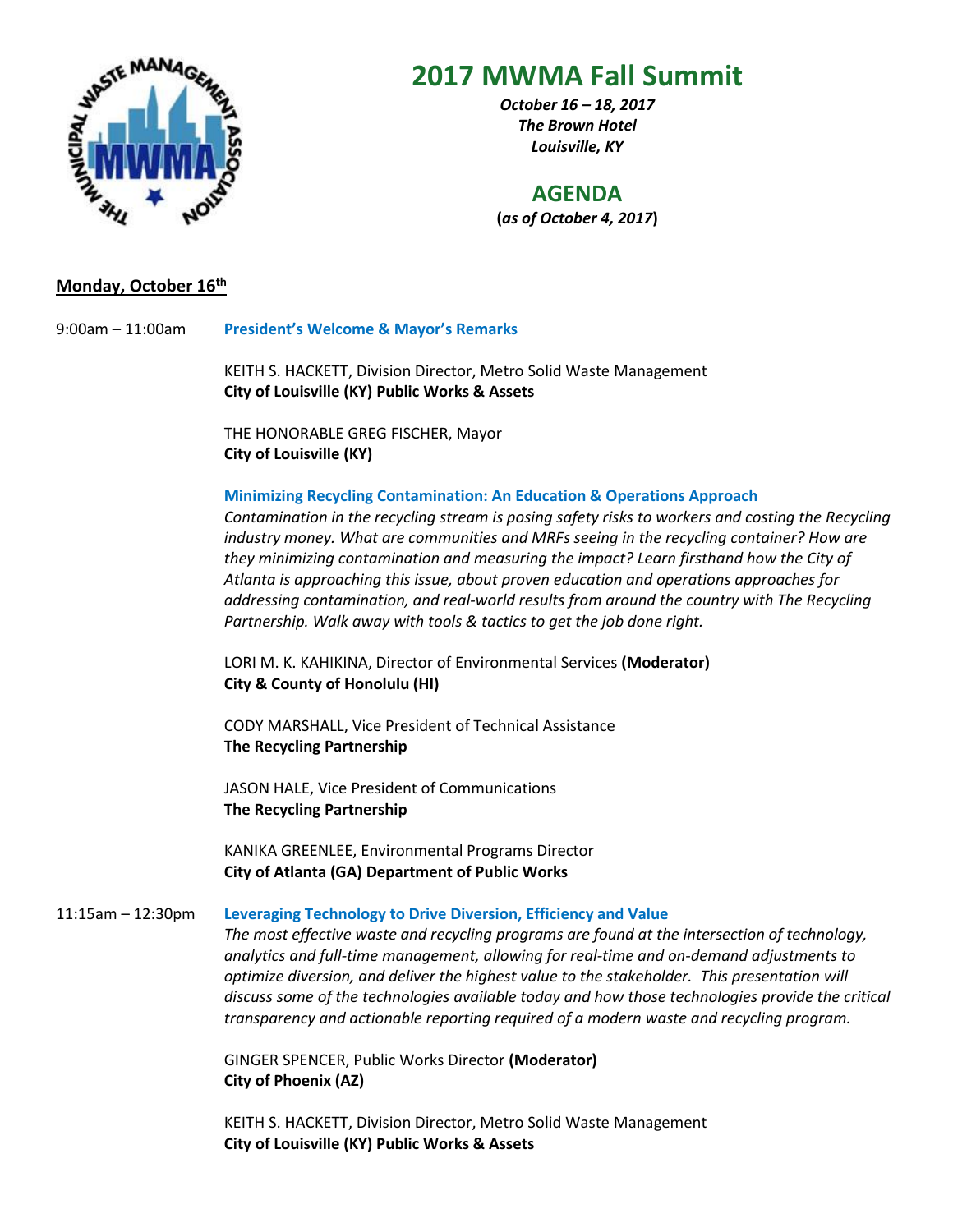# **Monday, October 16th (Continued)**

STEVEN SCHLUSSEL, CEO **Keter Environmental Services**

MATTHEW HUPP, COO **Keter Environmental Services**

BRIAN WALLS, Director of Operations **Keter Environmental Services**

## 12:30pm – 1:45pm **Luncheon** | **Addressing Homelessness & Litter Abatement**

*Homeless people, like all people, generate solid waste during their daily activities of food preparation and consumption, shelter building and maintenance, storing their possessions, eliminating unwanted materials, and gathering recyclable materials of value. The resulting piles of trash become incubators for pathogens, sources of odors, fuel for fires, nuisances to the public, and injury hazards, among other problems. During this session participants will explore the solid waste management challenges presented by homeless encampments, and programs designed to address those challenges.* 

LARS WILLIAMS, Director of Solid Waste Management **(Moderator) City & County of Denver (CO)**

KEN SNIPES, Solid Waste Director **Seattle Public Utilities**

HARRY J. HAYES, Chief Operating Officer **City of Houston (TX)**

ALEXANDER E. HELOU, Assistant Director, Bureau of Sanitation **City of Los Angeles (CA)**

STEVEN FENSTER, Administrator of Operations – Metro Solid Waste Management **City of Louisville (KY) Public Works & Assets**

2:00pm – 5:00pm **The Urban Summit** (PUBLIC SECTOR MEMBERS ONLY) *Join your colleagues across the country for this closed-door candid dialogue on topics important to your success. Find out how other cities are dealing with problems that you face every day & share what works in your community.*

> KEITH S. HACKETT, Division Director, Metro Solid Waste Management **(Moderator) City of Louisville (KY) Public Works & Assets**

5:30pm – 7:30pm **Opening Reception sponsored by Republic Services**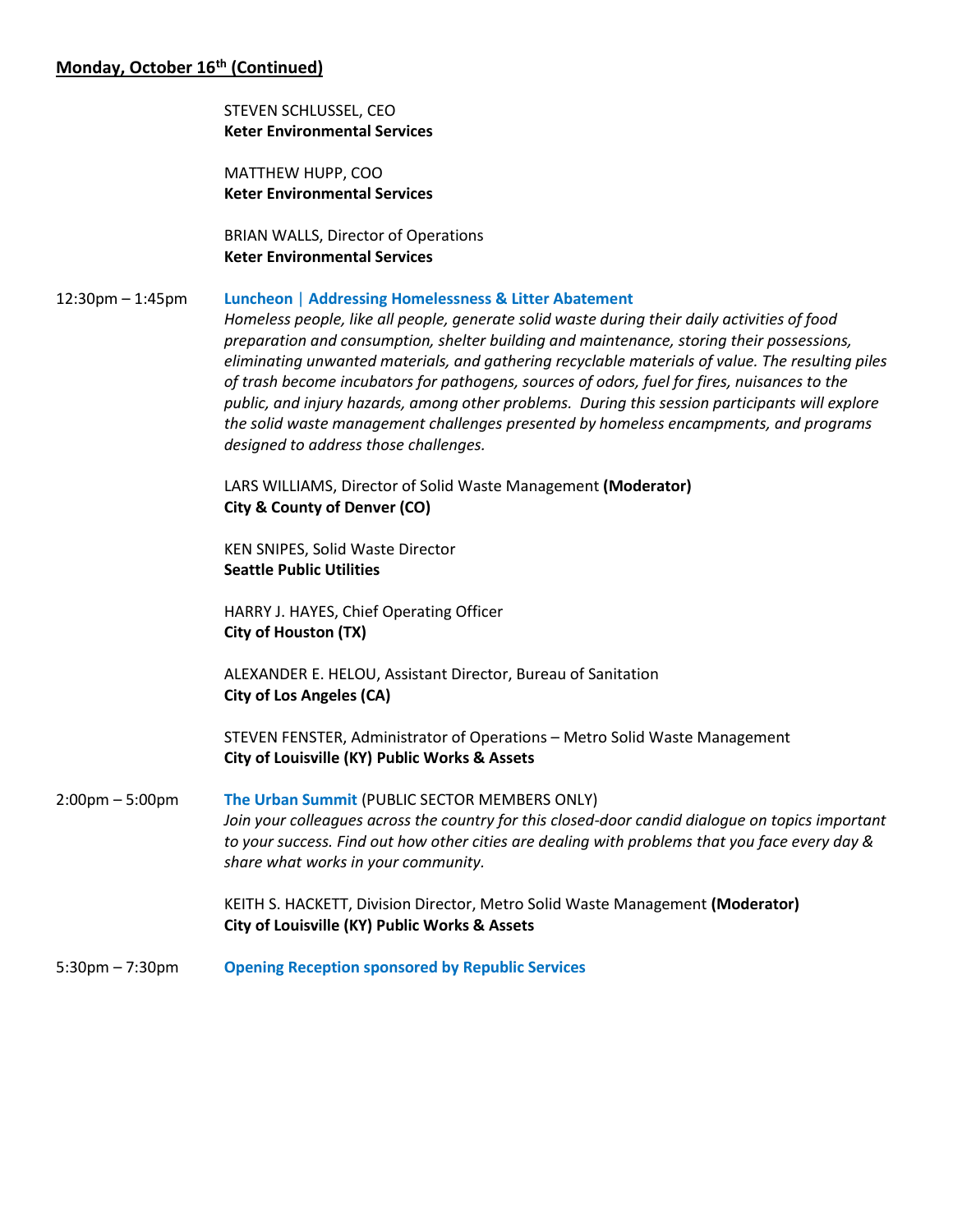## **Tuesday, October 17th**

#### 9:00am – 10:00am **Food Waste I: Diversion, or Keeping Food Waste Out of the Stream**

*Food waste is the second largest component of municipal solid waste sent to landfills – it makes up nearly twenty percent of the waste stream in this country. disposal. Following the United States Environmental Protection Agency's (EPA) Food Recovery Hierarchy, the best way to reduce food waste is to produce less food, which would minimize the volume of surplus food that will, ultimately, go to waste. The hierarchy also incorporates using excess food to feed hungry people or feed animals, or using it for industrial purposes. This session will focus on effective strategies that can reduce food waste before it ever enters the waste stream, looking at policy and other barriers to food waste recovery, as well as helpful policies and program options that can help local governments reduce food waste.* 

DAVID HERBERHOLZ, Director, Solid Waste & Recycling Division **(Moderator & Presenter)** City of Minneapolis, MN

KATIE SANDSON, Clinical Fellow, Food Law and Policy Clinic **Center for Health Law & Policy Innovation | Harvard Law School**

#### 10:15am – 11:30am **Food Waste II: Food Waste Processing – Which Method Works for You?**

*Between diversion and landfill, there are strategies – sometimes used in tandem – to process food waste in ways that turn it into a resource. These methods include anaerobic digestion, composting and incorporation at wastewater treatment facilities — but which one of these methods makes the most sense for your community? In this session we'll explore the benefits and challenges of composting, anaerobic digestion, and wastewater treatment as food waste processing strategies.*

CHRIS CONWAY, Director of Public Works **(Moderator) City of Montgomery (AL)**

DAVID SCHNEIDER, Vice President, Business Development | Municipal & Commercial Business **Veolia North America**

ERIC MYERS, Director of Organic Recycling **Waste Management**

#### 11:45am – 1:00pm **Let Data Do the Driving – Using Garbage Trucks for Data Collection and Policy Development**

*As new industry technologies emerge, municipalities will have access to massive amounts of data that will enable them to drive change in policies, ideas, and solutions like never before. This session will discuss the value of incorporating technology, data, and analytics into a city's day-today operations to not only achieve operational efficiency, but also broader environmental and sustainability goals – all by tapping into one of a city's most valuable resources: a garbage truck. Join local government leaders from Santa Fe and Atlanta, and the private sector in a discussion about how they plan on using data collection to better understand the needs of their communities and of residents utilizing government services.*

CHRIS KNIGHT, Waste Management Director/Safety Manager **(Moderator) City of Stillwater (OK)**

MAUI OROZCO, Public Policy Manager **Rubicon Global**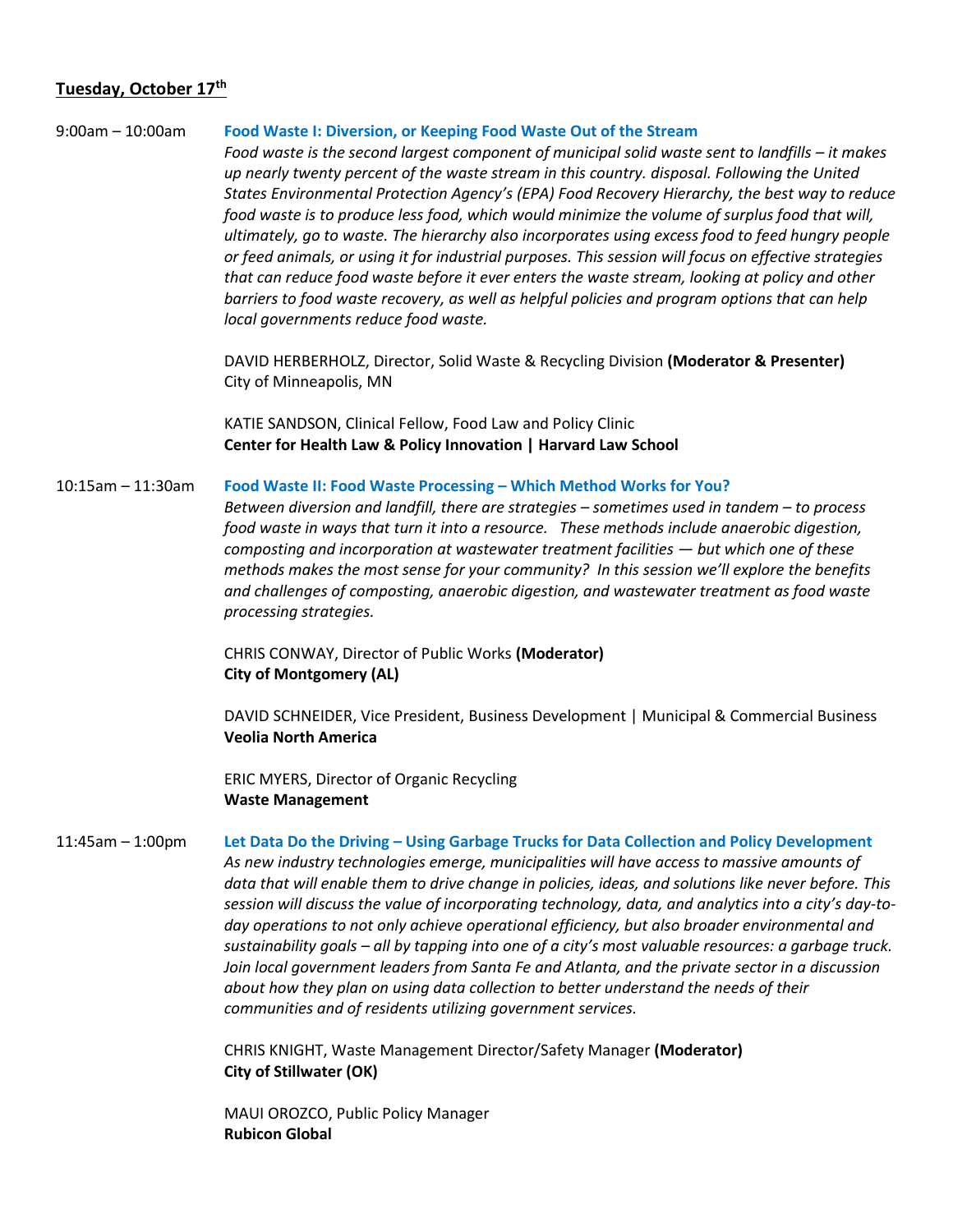# **Tuesday, October 17th (continued)**

KANIKA GREENLEE, Environmental Programs Director **City of Atlanta (GA) Department of Public Works**

SHIRLENE SITTON, Environmental Services Division Director **City of Santa Fe (NM)**

## 1:00pm – 2:30pm **Luncheon | Disaster Preparedness in the Age of the Superstorm**

*The safe disposal of solid waste is always critical for public health, but this is especially true during an emergency. Not only will existing collection and disposal systems be disrupted, but there will be extra waste caused by the emergency itself. If it's is not dealt with quickly, serious health risks can develop which will further endanger a community already traumatized by the emergency. In this session, we'll cover key issues to consider in managing solid waste – focusing first on putting into place the strongest plan you can in advance of any situation, but also focusing on concerns you'll face during and after a disaster, in the short and long-term.*

PAUL F. ALCANTAR, Commissioner, Solid Waste **(Moderator) City of Cleveland (OH)**

LORI SCOZZAFAVA, Senior Vice President & Operations Officer **Gershman, Brickner & Bratton, Inc.**

## 2:45pm – 4:00pm **Partnerships to Make Glass Recycling Work**

Join In this session you'll learn about innovative, urban, rural, and/or public-private partnership that improved glass recycling capabilities for municipalities across the country. In addition, as municipalities wrestle with decisions about continued to accept glass in their recycling programs, participants will get a preview of a new decision-making tool, developed by the Glass Recycling Coalition, that can help inform these decisions.

KEITH S. HACKETT, Division Director, Metro Solid Waste Management **City of Louisville (KY) Public Works & Assets**

LYNN BRAGG, President **Glass Packaging Institute**

MICHAEL TIMPANE, Vice President **Resource Recycling Systems** 

4:00pm – 5:00pm **Executive Committee Meeting** (CLOSED SESSION)

5:30pm – 7:30pm **Reception @ The Muhammad Ali Center, Sponsored by Waste Management** *The Center includes an award-winning museum dedicated to the life and legacy of Muhammad Ali, which captures the inspiration derived from the story of Ali's incredible life and the six core principles that have fueled his journey. The exhibit floors will be open to Fall Summit participants from 5:30pm to 7:30pm.*